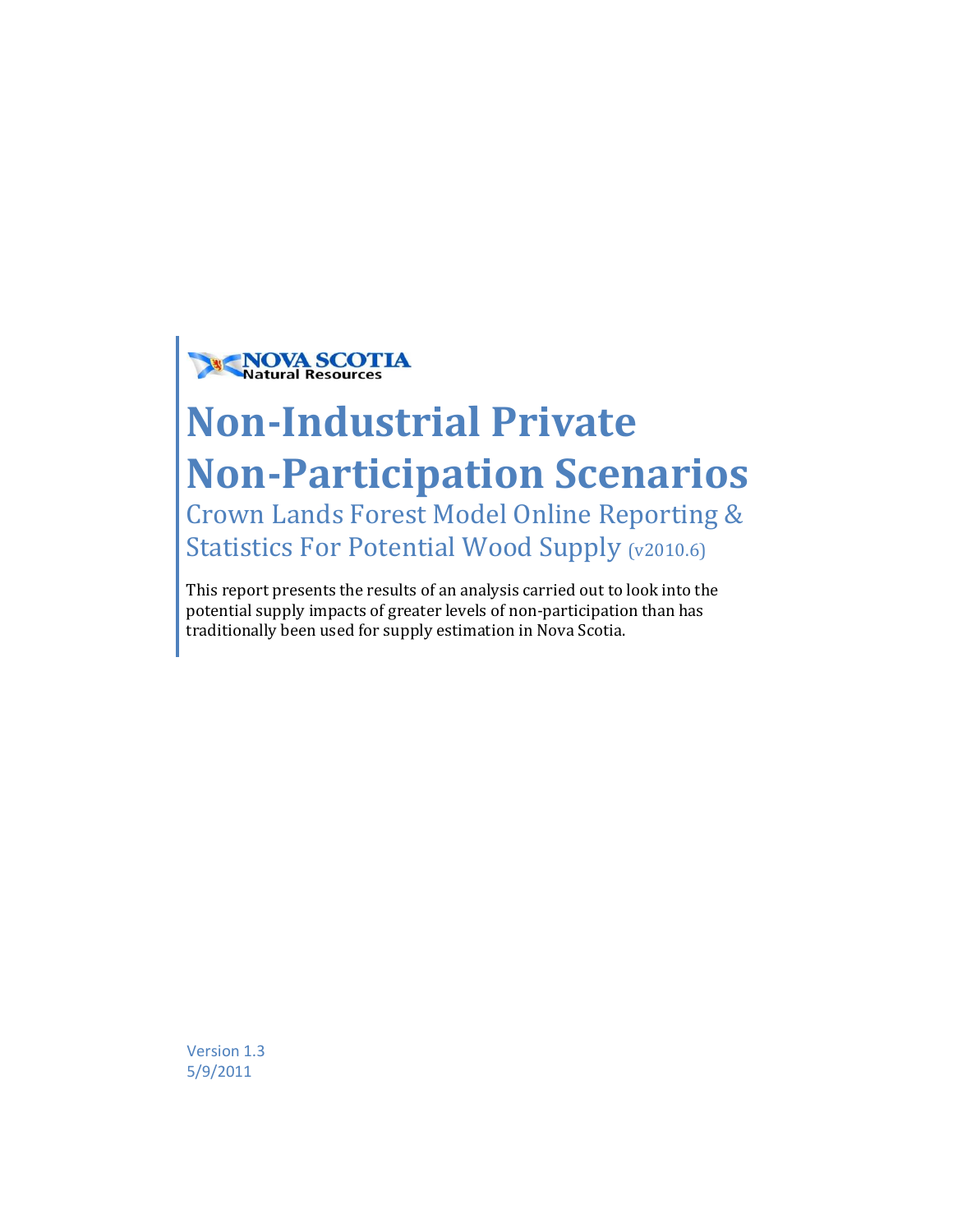

### **1 Introduction**

The potential supply estimates within this report were developed to provide insight into the potential wood supply effects of decreased participation in commercial forest management by non-industrial private land owners in Nova Scotia.

The analysis is based on up-to-date forest inventory and growth and yield estimates from the Nova Scotia Crown Lands Forest Modeling (CLFM) database (v2010.6) in combination with simple supply estimation techniques to gain preliminary insight. The analysis was carried out using the CLFM web-based reporting routines that allows the user to select numerous geographic themes (owner, region, etc...) and adjust key assumptions such as the non-industrial private non-participation level. The specific online report used in this analysis is titled "Harvest, Inventory and Potential Supply Summary" and is described in more detail in Appendix III.

The last provincial wood supply review conducted in 2005 used a 15% fixed non-participation rate for non-industrial private lands. In 2005 there was also an exploratory analysis preformed that incorporated an ownership turnover rate. Under this analysis land is not permanently removed yet 15% remains in a non-participation state at all times as stands are randomly added and removed according to the turnover assumptions. The 2005 analysis used a 15 year ownership turnover rate. That approach resulted in significantly less impacts to supply as compared to the fixed removal approach. Under a dynamic formulation all lands remain eligible for harvest yet there is a supply cost associated with delays to optimal harvest timing. This impact is less than when it is assumed that a fixed 15% is never eligible to be harvested. The analysis described in this report uses a fixed percent removal method as the model used currently does not have the flexibility to address the dynamic non-participation formulation.

This analysis of non-participation levels is highly sensitive to the proportion of working<sup>a</sup> forest identified as non-industrial private. The CLFM database currently identifies the non-industrial private as the balance of private land remaining after the holdings of the major industrial owners (NorthernPulp, Irving, AbitibiBowater and Wagner) are removed. This approach is different than what is used by the Registry of Buyers (RoB) as they would not consider Wagner to be in the industrial tenure class, as they don't have an industrial processing facility. This is an important consideration when comparing supply estimates to the RoB harvest statistics. The current CLFM database indicates the non-industrial private land tenure represents 50% of the total forest landbase in the province and 56% of the working<sup>a</sup> forest landbase (Figure 1 and Figure 2).

<sup>&</sup>lt;sup>a</sup> Working forest landbase is the proportion of the forested landbase considered available for conventional forest management planning after policy and operational restrictions are applied (i.e. protected areas, water coarse buffers, steep slopes, IRM-C3, oldgrowth, etc.).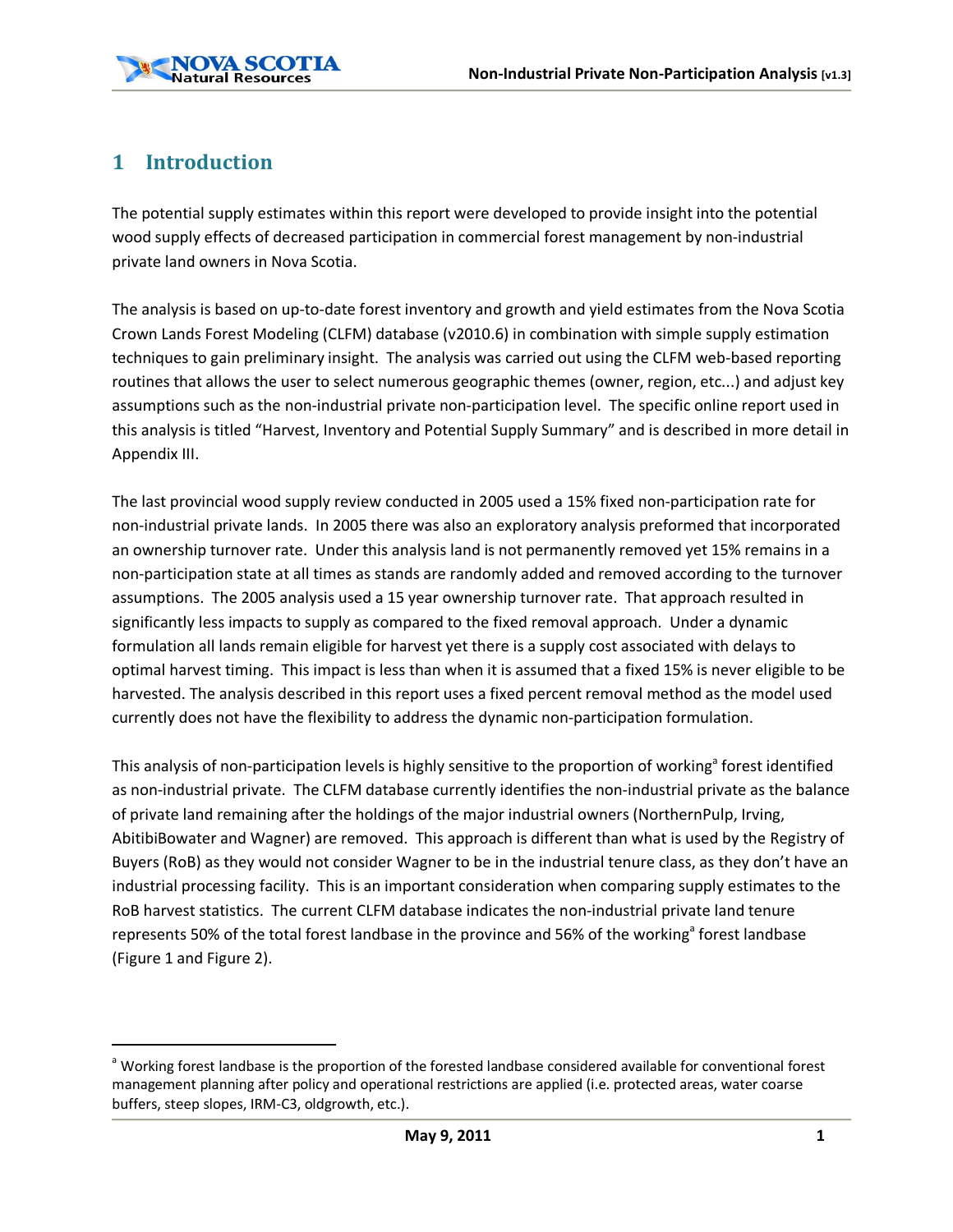



**Figure 1. Forested Landbase Area Distribution by Tenure Class.**



**Figure 2. Working Landbase Area Distribution by Tenure Class.**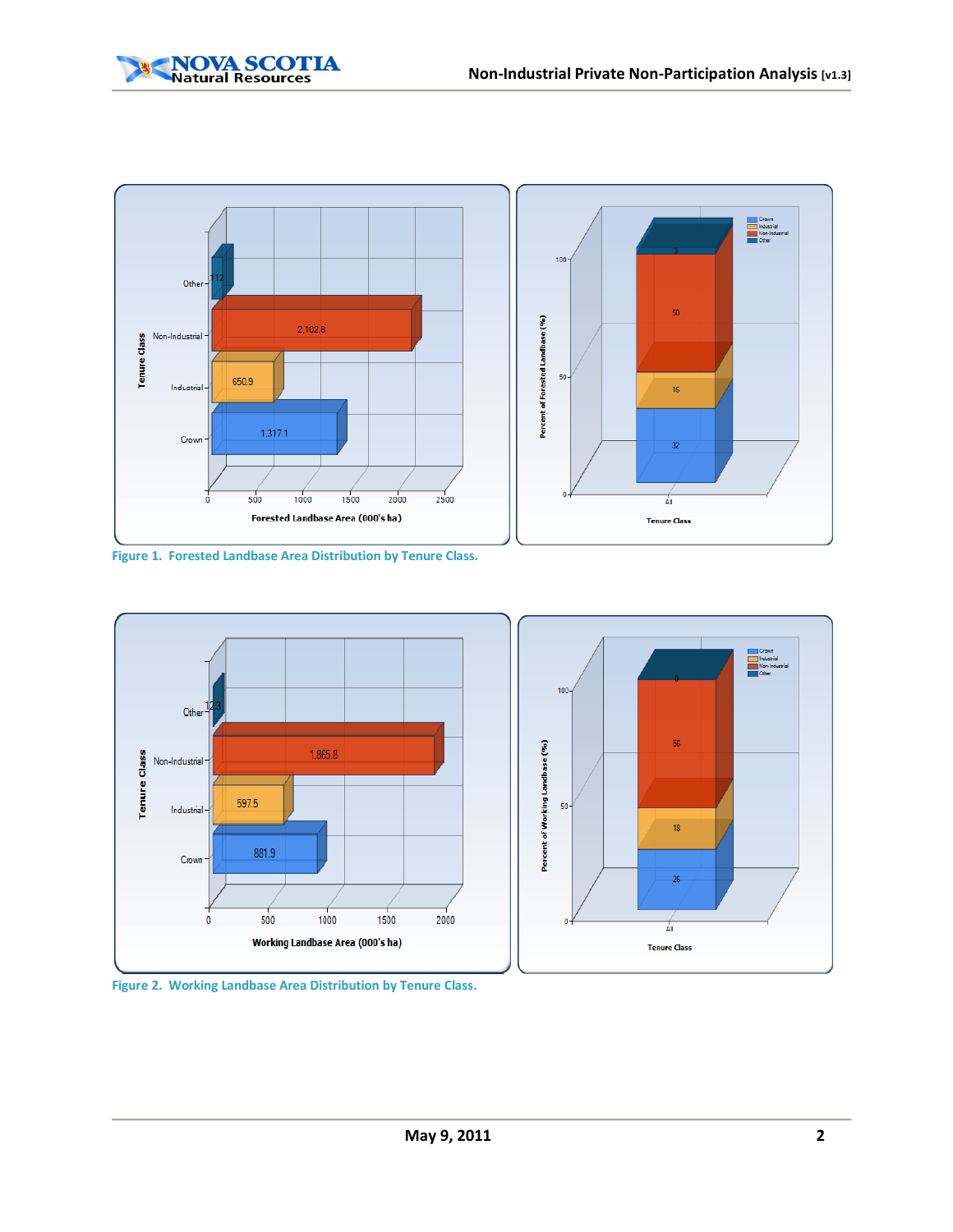

#### **2 Results**

The "Harvest, Inventory and Potential Supply Summary" online reporting tool was run using four different scenarios for non-industrial non-participation:

- 1. 0% Fixed An initial run that establishes a supply estimate without any non-participation effects.
- 2. 15% Fixed This base level represents the tradition level of non-participation used for potential supply estimation in NS.
- 3. 25% Fixed This represents an increase in non-participation by 10 percentage points.
- 4. 40% Fixed This represents an increase in non-participation by 25 percentage points.

The resulting summary reports are presented in Appendix I for each of the four scenarios. The results show the impacts to both the provincial supply and to just the non-industrial private picture. Appendix II provides a glossary to further explain the information within each data row within the reports. In addition Appendix III gives a more detailed description of the report itself.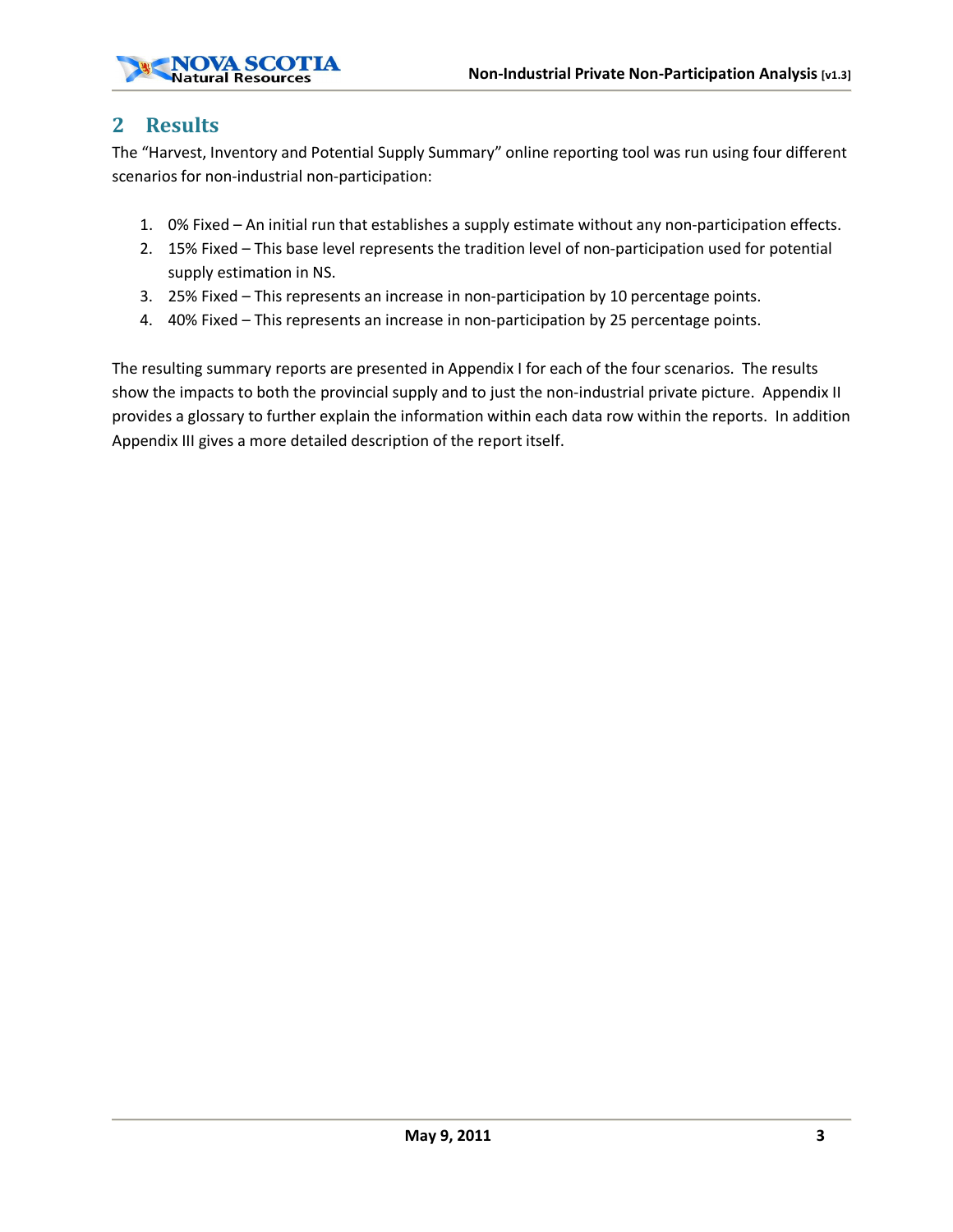#### **3 Scenario Results Summary**

The 15% non-participation level for the non-industrial private land tenure class resulted in an 8.4% impact to overall provincial supply estimate (Table 1, Figure 3, Figure 4). Increasing the non-participation level to 25% and 40% resulted in further decreases to provincial supply with impacts of 14.0% and 22.4% respectively.

For the softwood and hardwood sub - components of the supply estimate, the percentage impact varies from the total with the softwood being slightly less and the hardwood being slightly higher (Table 1). This is indicating the non-industrial private landbase has a relatively higher proportion of hardwood forests / inventory relative to the overall provincial balance.

| . .<br><b>Provincial-Level</b>       | <b>Non-Participation Scenario</b> |       |       |       |  |  |
|--------------------------------------|-----------------------------------|-------|-------|-------|--|--|
| <b>Supply Indicators</b>             | $0.0\%$                           | 15.0% | 25.0% | 40.0% |  |  |
|                                      |                                   |       |       |       |  |  |
| Softwood (millions of $m^3/yr$ )     | 5.4                               | 5.0   | 4.7   | 4.2   |  |  |
| <b>Impact Percentage</b>             | 0.0%                              | 8.2%  | 13.6% | 21.8% |  |  |
| Hardwood (millions of $m^3/yr$ )     | 2.8                               | 2.6   | 2.4   | 2.1   |  |  |
| <b>Impact Percentage</b>             | 0.0%                              | 8.7%  | 14.6% | 23.3% |  |  |
| <b>Total</b> (millions of $m^3/yr$ ) | 8.2                               | 7.5   | 7.1   | 6.4   |  |  |
| <b>Impact Percentage</b>             | 0.0%                              | 8.4%  | 14.0% | 22.4% |  |  |

#### **Table 1. Provincial – level potential supply impacts by non-participation scenario.**

Initial observations of the results indicated that under the given formulation there is a constant ratio in provincial supply impacts linked to the proportion of working forest within the non-industrial landbase and any associated non-participation rate. The CLFM database indicates a non-industrial landbase of ~1.87 million ha which is 56% of the provincial working landbase area (3.36 million ha) (Figure 2). As such, every percentage increase in non-participation is having 0.56% impact on the provincial supply estimate. For example the 15% non-participation shows an 8.4% provincial – level supply impact which is equivalent to the product of the non-participation rate multiplied by the landbase proportion  $(15 * 0.56 = 8.4)$ . This general rule provides a convenient method to describe and further estimate percentage supply impacts of additional non-participation levels.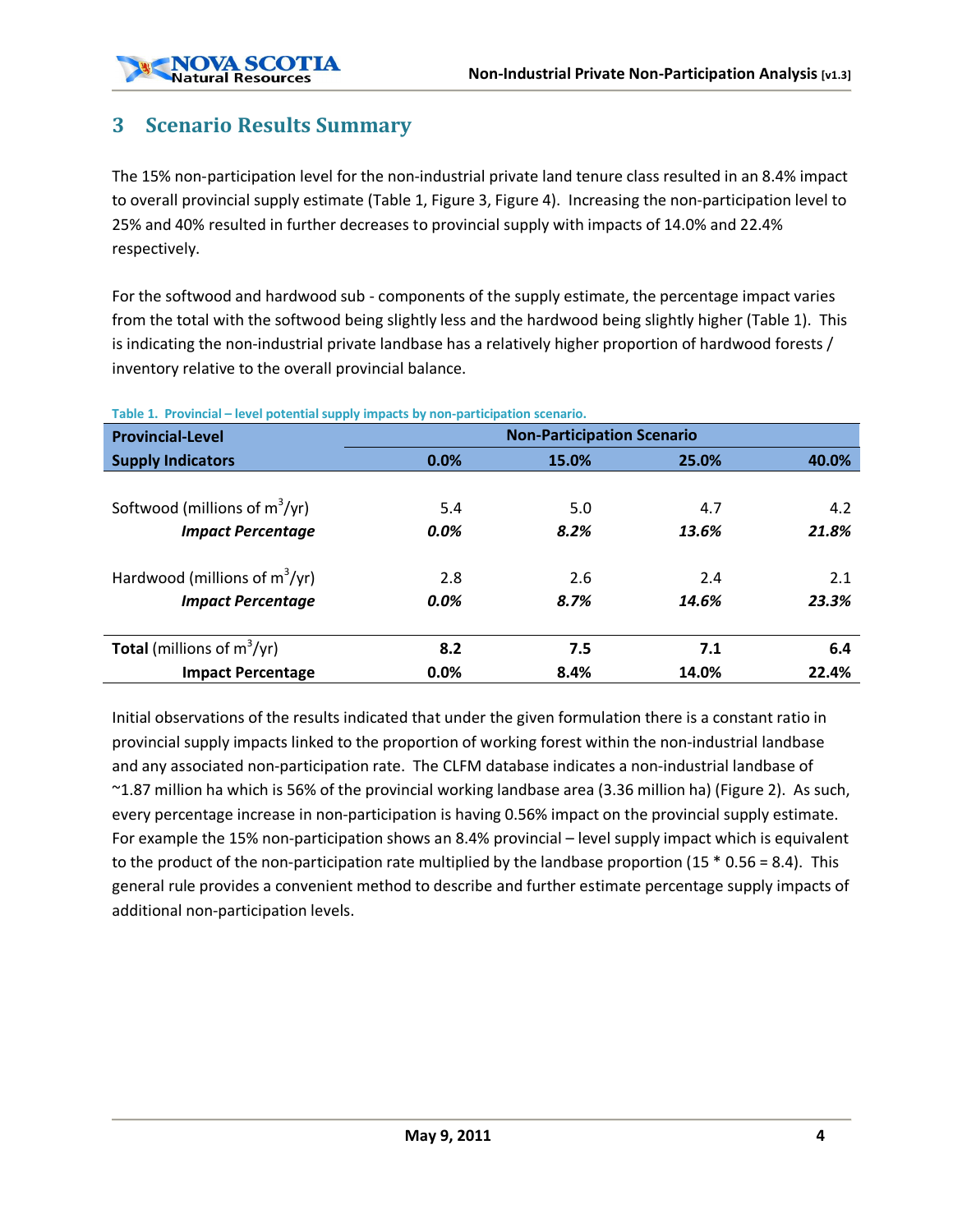

|  |  | a construction of the construction of the construction of the construction of the construction of the construction of the construction of the construction of the construction of the construction of the construction of the |                    |  |
|--|--|-------------------------------------------------------------------------------------------------------------------------------------------------------------------------------------------------------------------------------|--------------------|--|
|  |  | the contract of the contract of the contract of the contract of the contract of the contract of the contract of                                                                                                               |                    |  |
|  |  | the project of the company of the company of the company of the company of the company of the company of the company of the company of the company of the company of the company of the company of the company of the company |                    |  |
|  |  | <u>a se a compañado de compañado de compañado de compañado de compañado de compañado de compañado de compañado de</u>                                                                                                         | and the control of |  |

| <b>Non-Participation Scenarios</b> |                          |  |
|------------------------------------|--------------------------|--|
| Industrial Private & Crown         | ■ Non-Industrial Private |  |

**Figure 3. Provincial - level softwood supply estimate by non-participation scenario.**

|            |  | <b>Non-Participation Scenarios</b><br>Industrial Private & Crown Industrial Private |  |
|------------|--|-------------------------------------------------------------------------------------|--|
|            |  |                                                                                     |  |
|            |  |                                                                                     |  |
| <b>CLJ</b> |  |                                                                                     |  |
|            |  |                                                                                     |  |
|            |  |                                                                                     |  |

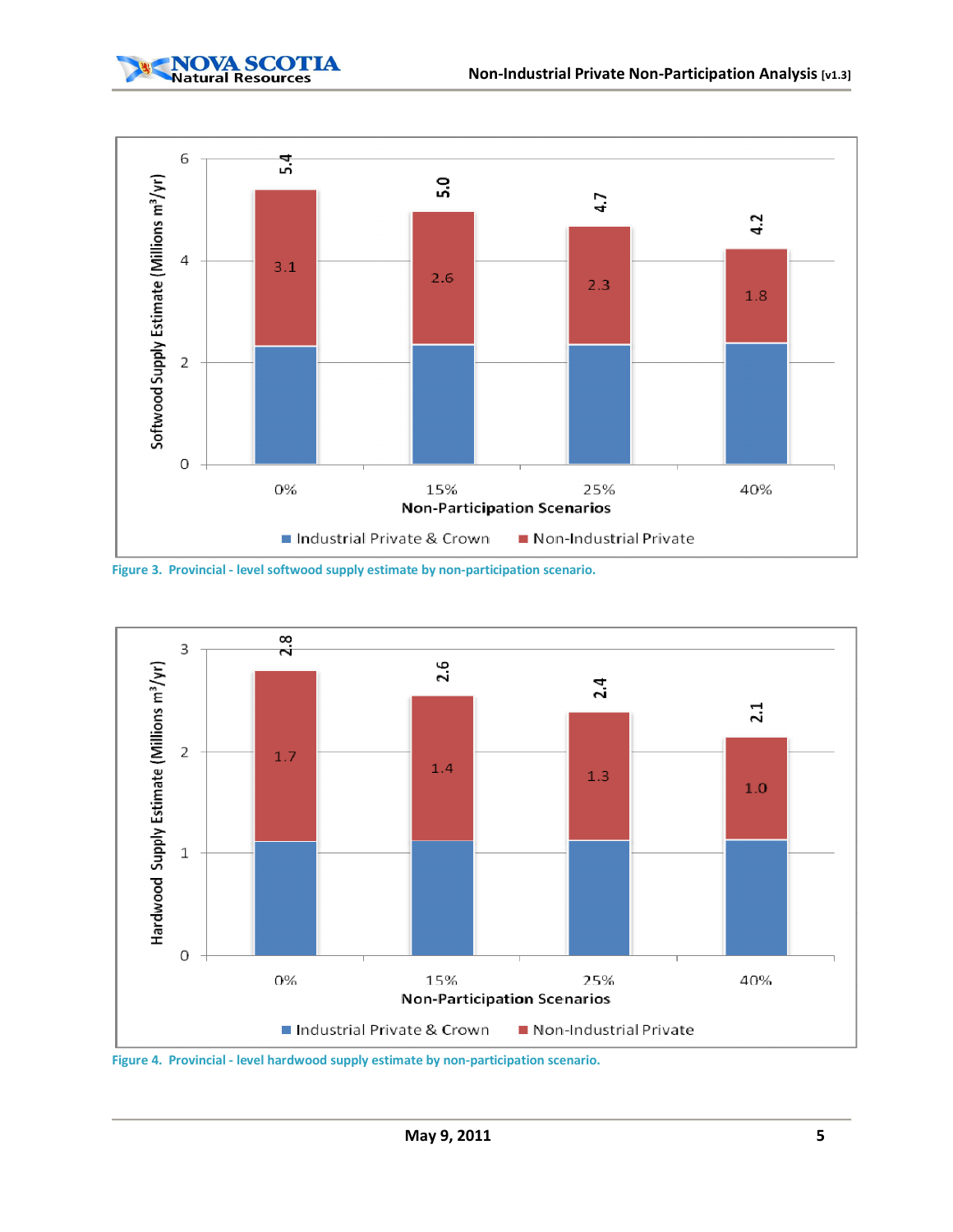### **4 Other Considerations**

Below is a list of key considerations to make note of when interpreting analysis results:

- The simple estimation techniques employed are relatively weak at capturing the supply implications of existing forest condition as described in Appendix III. Additional drawbacks to this simplified estimation method is the absence of consideration for potential future shifts in forest productivity, tradeoffs associated with other non-forest values, as well as economics, product markets, all of which need to be considered when interpreting results. The approach is designed for generating quick ballpark supply estimates as opposed to a detailed forest projection analysis that can more appropriately address these issues in the design of long-term management plans.
- The non-industrial land tenure class excluded the Wagner lands yet the Registry of Buyers harvest statistics do consider Wagner as non-industrial. Therefore higher reported harvests relative to the supply estimates are to be expected.
- · The fixed non-participation approach is based on a fixed percentage area removal where all forest types get reduced by the same percentage. This results in an approximate 1-to-1 relationship between percentage area removal and the percentage supply impact. In the case where the nonparticipating proportion is biased to specific segments of the inventory then this relation would deteriorate. For example if the non-participating portion is biased to mature or higher productivity land than a 15% non-participation level will have a larger supply impact (> 15%).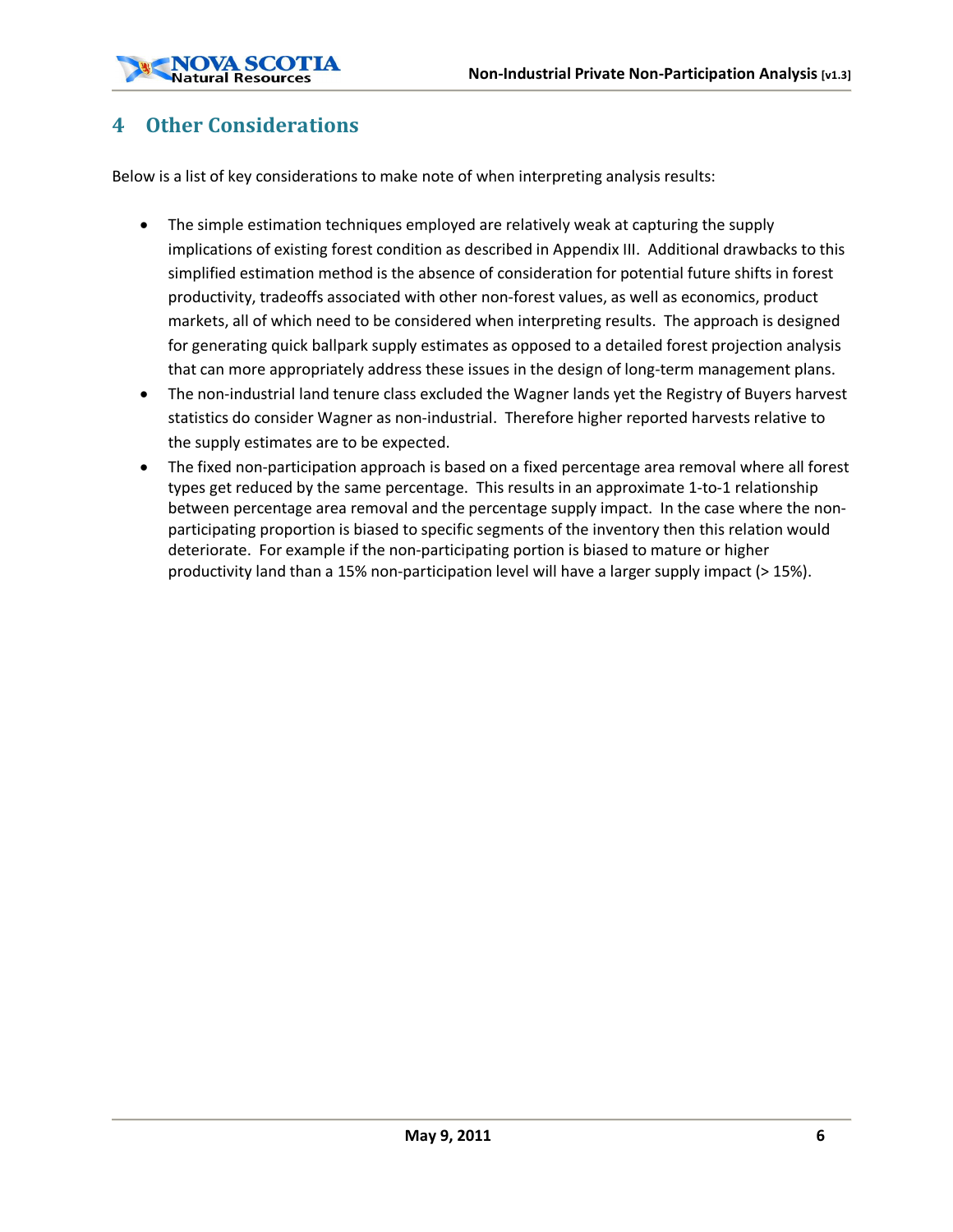

## **Appendix I. "Harvest, Inventory and Potential Supply Summary" Reports For Each Non-Participation Scenario**

#### **Scenario 1: Fixed 0% Non-Participationb**

# CROWN LANDS FOREST MODEL **Online Reports & Statistics**

**Report Generated: April 08, 2011 at 3:17 PM**

**CLFM Database Version: 2010.6**

### **Harvest, Inventory & Potential Supply Summary**

| Unit: Millions                                                           |                   |                   |              |                               |       |              |
|--------------------------------------------------------------------------|-------------------|-------------------|--------------|-------------------------------|-------|--------------|
| <b>Summary</b>                                                           |                   | <b>Provincial</b> |              | <b>Non-Industrial Private</b> |       |              |
| <b>Category</b>                                                          | Softwood Hardwood |                   | <b>Total</b> | Softwood Hardwood             |       | <b>Total</b> |
| 1 Landbase (LB) Area Summary                                             |                   |                   |              |                               |       |              |
| Total Forested (ha)                                                      | n/a               | n/a               | 4.183        | n/a                           | n/a   | 2.103        |
| LB Restrictions (%)                                                      | n/a               | n/a               | $-19.73$     | n/a                           | n/a   | $-11.27$     |
| <b>Avail LB (ha)</b>                                                     | n/a               | n/a               | 3.358        | n/a                           | n/a   | 1.866        |
|                                                                          |                   |                   |              |                               |       |              |
| 2 Inventory Estimate (IE) Summary                                        |                   |                   |              |                               |       |              |
| Avail IE $(m^3)$                                                         | 184.39            | 107.78            | 292.17       | 103.3                         | 63.67 | 166.97       |
| Av Yld $(m^3/ha)$                                                        | 54.92             | 32.1              | 87.02        | 55.36                         | 34.13 | 89.49        |
|                                                                          |                   |                   |              |                               |       |              |
| 3 Supply Estimate (SE) (Long Run Sustained Yield)                        |                   |                   |              |                               |       |              |
| Non-Particip (%)                                                         | 0.00              | 0.00              | 0.00         | 0.00                          | 0.00  | 0.00         |
| Avail SE (m <sup>3</sup> /yr)                                            | 5.419             | 2.802             | 8.222        | 3.076                         | 1.683 | 4.759        |
| Av Prd (m <sup>3</sup> /ha/yr)                                           | 1.61              | 0.83              | 2.45         | 1.65                          | 0.90  | 2.55         |
| Av Age (yrs)                                                             | n/a               | n/a               | 60.18        | n/a                           | n/a   | 60.22        |
| Av Ha (000's ha/yr)                                                      | n/a               | n/a               | 55.79        | n/a                           | n/a   | 30.99        |
|                                                                          |                   |                   |              |                               |       |              |
| 4 Harvest Statistics (HS) From Registry of Buyers Reporting <sup>1</sup> |                   |                   |              |                               |       |              |
| 2009 (m <sup>3</sup> /yr)                                                | 3.514             | 0.613             | 4.127        | n/a                           | n/a   | n/a          |
| 2005-2009 (m <sup>3</sup> /yr)                                           | 4.503             | 0.642             | 5.145        | n/a                           | n/a   | n/a          |
| 2000-2009 (m <sup>3</sup> /yr)                                           | 4.981             | 0.762             | 5.742        | n/a                           | n/a   | n/a          |
| HS Diff $(m^3/yr)$                                                       | 0.439             | 2.041             | 2.479        | n/a                           | n/a   | n/a          |

<sup>1</sup> Registry of Buyers statistics are not comparable to CLFM statistics at the non-industrial private tenure level.

**b** Appendix II provides a glossary to further explain the information within each data row within the reports.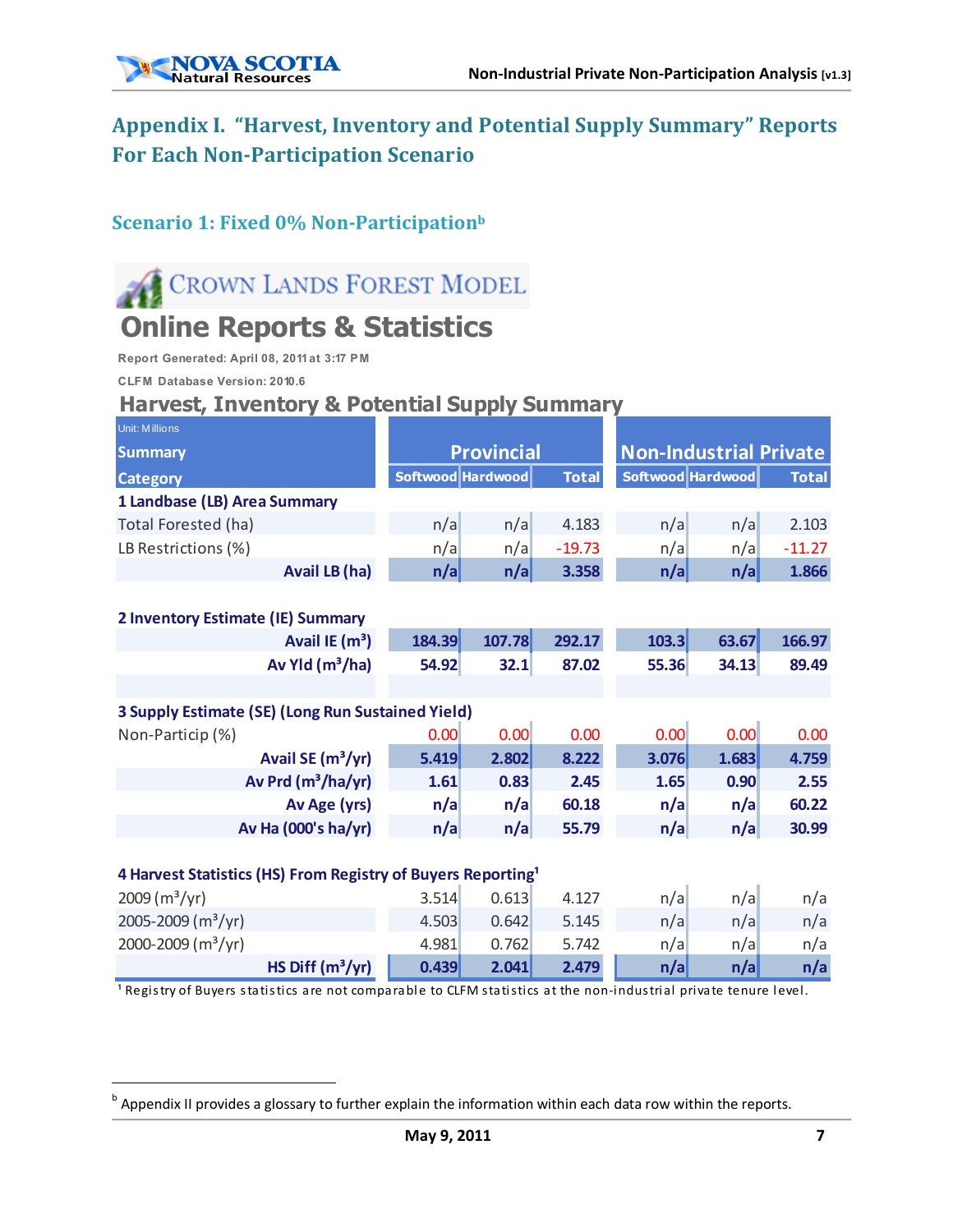

#### **Scenario 2: Fixed 15% Non-Participationc**

# CROWN LANDS FOREST MODEL

# **Online Reports & Statistics**

**Report Generated: April 08, 2011 at 3:17 PM**

**CLFM Database Version: 2010.6**

#### **Harvest, Inventory & Potential Supply Summary**

| Unit: Millions                                                           |          |                   |              |                   |                               |              |
|--------------------------------------------------------------------------|----------|-------------------|--------------|-------------------|-------------------------------|--------------|
| <b>Summary</b>                                                           |          | <b>Provincial</b> |              |                   | <b>Non-Industrial Private</b> |              |
| <b>Category</b>                                                          |          | Softwood Hardwood | <b>Total</b> | Softwood Hardwood |                               | <b>Total</b> |
| 1 Landbase (LB) Area Summary                                             |          |                   |              |                   |                               |              |
| Total Forested (ha)                                                      | n/a      | n/a               | 4.183        | n/a               | n/a                           | 2.103        |
| LB Restrictions (%)                                                      | n/a      | n/a               | $-19.73$     | n/a               | n/a                           | $-11.27$     |
| <b>Avail LB (ha)</b>                                                     | n/a      | n/a               | 3.358        | n/a               | n/a                           | 1.866        |
|                                                                          |          |                   |              |                   |                               |              |
| 2 Inventory Estimate (IE) Summary                                        |          |                   |              |                   |                               |              |
| Avail IE (m <sup>3</sup> )                                               | 184.39   | 107.78            | 292.17       | 103.3             | 63.67                         | 166.97       |
| Av Yld $(m^3/ha)$                                                        | 54.92    | 32.1              | 87.02        | 55.36             | 34.13                         | 89.49        |
|                                                                          |          |                   |              |                   |                               |              |
| 3 Supply Estimate (SE) (Long Run Sustained Yield)                        |          |                   |              |                   |                               |              |
| Non-Particip (%)                                                         | $-8.19$  | $-8.76$           | $-8.43$      | $-15.00$          | $-15.00$                      | $-15.00$     |
| Avail SE (m <sup>3</sup> /yr)                                            | 4.976    | 2.557             | 7.532        | 2.614             | 1.431                         | 4.045        |
| Av Prd (m <sup>3</sup> /ha/yr)                                           | 1.62     | 0.83              | 2.45         | 1.65              | 0.90                          | 2.55         |
| Av Age (yrs)                                                             | n/a      | n/a               | 60.18        | n/a               | n/a                           | 60.22        |
| Av Ha (000's ha/yr)                                                      | n/a      | n/a               | 51.14        | n/a               | n/a                           | 26.34        |
|                                                                          |          |                   |              |                   |                               |              |
| 4 Harvest Statistics (HS) From Registry of Buyers Reporting <sup>1</sup> |          |                   |              |                   |                               |              |
| 2009 (m <sup>3</sup> /yr)                                                | 3.514    | 0.613             | 4.127        | n/a               | n/a                           | n/a          |
| 2005-2009 (m <sup>3</sup> /yr)                                           | 4.503    | 0.642             | 5.145        | n/a               | n/a                           | n/a          |
| 2000-2009 (m <sup>3</sup> /yr)                                           | 4.981    | 0.762             | 5.742        | n/a               | n/a                           | n/a          |
| HS Diff $(m^3/yr)$                                                       | $-0.005$ | 1.795             | 1.790        | n/a               | n/a                           | n/a          |

Registry of Buyers statistics are not comparable to CLFM statistics at the non-industrial private tenure level.

 $c$  Appendix II provides a glossary to further explain the information within each data row within the reports.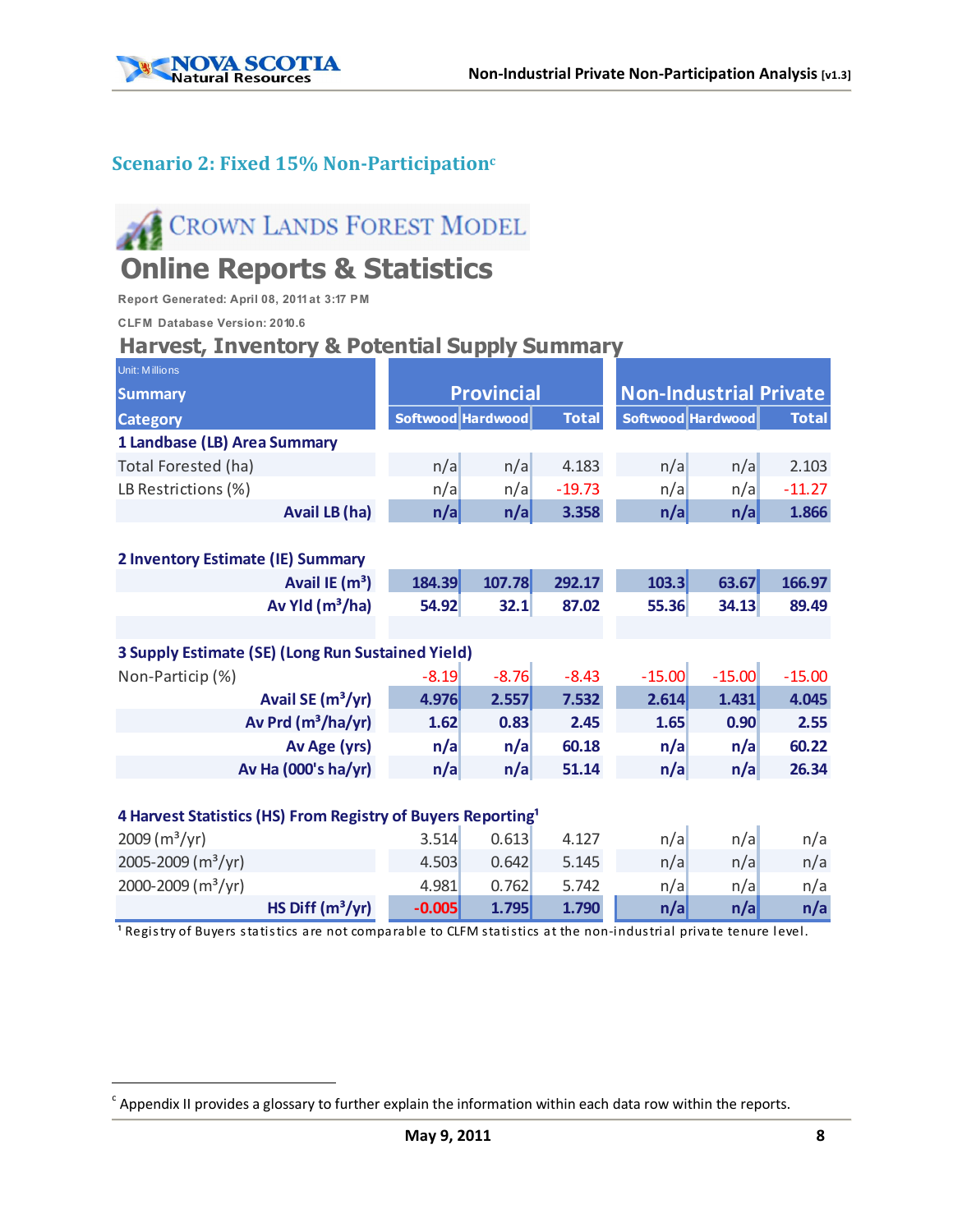

### **Scenario 3: Fixed 25% Non-Participationd**

# CROWN LANDS FOREST MODEL

## **Online Reports & Statistics**

**Report Generated: April 08, 2011 at 3:22 PM**

**CLFM Database Version: 2010.6**

#### **Harvest, Inventory & Potential Supply Summary**

| Unit: Millions                                                           |          |                   |              |                   |                               |              |
|--------------------------------------------------------------------------|----------|-------------------|--------------|-------------------|-------------------------------|--------------|
| <b>Summary</b>                                                           |          | <b>Provincial</b> |              |                   | <b>Non-Industrial Private</b> |              |
| <b>Category</b>                                                          |          | Softwood Hardwood | <b>Total</b> | Softwood Hardwood |                               | <b>Total</b> |
| 1 Landbase (LB) Area Summary                                             |          |                   |              |                   |                               |              |
| Total Forested (ha)                                                      | n/a      | n/a               | 4.183        | n/a               | n/a                           | 2.103        |
| LB Restrictions (%)                                                      | n/a      | n/a               | $-19.73$     | n/a               | n/a                           | $-11.27$     |
| Avail LB (ha)                                                            | n/a      | n/a               | 3.358        | n/a               | n/a                           | 1.866        |
|                                                                          |          |                   |              |                   |                               |              |
| 2 Inventory Estimate (IE) Summary                                        |          |                   |              |                   |                               |              |
| Avail IE (m <sup>3</sup> )                                               | 184.39   | 107.78            | 292.17       | 103.3             | 63.67                         | 166.97       |
| Av Yld $(m^3/ha)$                                                        | 54.92    | 32.1              | 87.02        | 55.36             | 34.13                         | 89.49        |
|                                                                          |          |                   |              |                   |                               |              |
| 3 Supply Estimate (SE) (Long Run Sustained Yield)                        |          |                   |              |                   |                               |              |
| Non-Particip (%)                                                         | $-13.65$ | $-14.60$          | $-14.05$     | $-25.00$          | $-25.00$                      | $-25.00$     |
| Avail SE (m <sup>3</sup> /yr)                                            | 4.680    | 2.393             | 7.073        | 2.307             | 1.262                         | 3.569        |
| Av Prd (m <sup>3</sup> /ha/yr)                                           | 1.62     | 0.83              | 2.45         | 1.65              | 0.90                          | 2.55         |
| Av Age (yrs)                                                             | n/a      | n/a               | 60.18        | n/a               | n/a                           | 60.22        |
| Av Ha (000's ha/yr)                                                      | n/a      | n/a               | 48.04        | n/a               | n/a                           | 23.24        |
|                                                                          |          |                   |              |                   |                               |              |
| 4 Harvest Statistics (HS) From Registry of Buyers Reporting <sup>1</sup> |          |                   |              |                   |                               |              |
| 2009 (m <sup>3</sup> /yr)                                                | 3.514    | 0.613             | 4.127        | n/a               | n/a                           | n/a          |
| 2005-2009 (m <sup>3</sup> /yr)                                           | 4.503    | 0.642             | 5.145        | n/a               | n/a                           | n/a          |
| 2000-2009 (m <sup>3</sup> /yr)                                           | 4.981    | 0.762             | 5.742        | n/a               | n/a                           | n/a          |
| HS Diff $(m^3/yr)$                                                       | $-0.301$ | 1.631             | 1.330        | n/a               | n/a                           | n/a          |

Registry of Buyers statistics are not comparable to CLFM statistics at the non-industrial private tenure level.

<sup>&</sup>lt;sup>d</sup> Appendix II provides a glossary to further explain the information within each data row within the reports.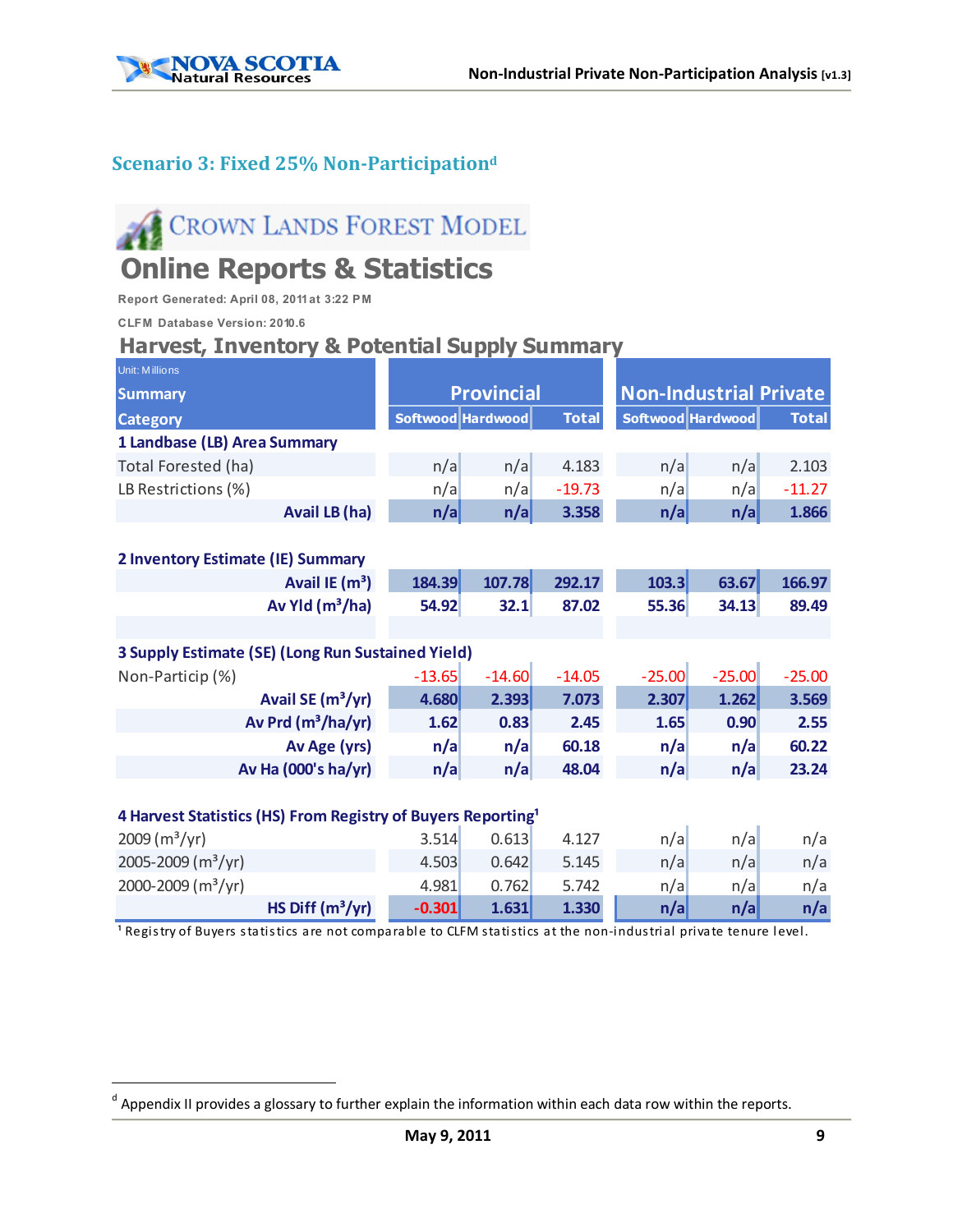

#### **Scenario 4: Fixed 40% Non-Participatione**

# CROWN LANDS FOREST MODEL

## **Online Reports & Statistics**

**Report Generated: April 08, 2011 at 3:24 PM**

**CLFM Database Version: 2010.6**

#### **Harvest, Inventory & Potential Supply Summary**

| Unit: Millions                                                           |          |                   |              |                               |          |              |
|--------------------------------------------------------------------------|----------|-------------------|--------------|-------------------------------|----------|--------------|
| <b>Summary</b>                                                           |          | <b>Provincial</b> |              | <b>Non-Industrial Private</b> |          |              |
| <b>Category</b>                                                          |          | Softwood Hardwood | <b>Total</b> | Softwood Hardwood             |          | <b>Total</b> |
| 1 Landbase (LB) Area Summary                                             |          |                   |              |                               |          |              |
| Total Forested (ha)                                                      | n/a      | n/a               | 4.183        | n/a                           | n/a      | 2.103        |
| LB Restrictions (%)                                                      | n/a      | n/a               | $-19.73$     | n/a                           | n/a      | $-11.27$     |
| <b>Avail LB (ha)</b>                                                     | n/a      | n/a               | 3.358        | n/a                           | n/a      | 1.866        |
|                                                                          |          |                   |              |                               |          |              |
| 2 Inventory Estimate (IE) Summary                                        |          |                   |              |                               |          |              |
| Avail IE (m <sup>3</sup> )                                               | 184.39   | 107.78            | 292.17       | 103.3                         | 63.67    | 166.97       |
| Av Yld $(m^3/ha)$                                                        | 54.92    | 32.1              | 87.02        | 55.36                         | 34.13    | 89.49        |
|                                                                          |          |                   |              |                               |          |              |
| 3 Supply Estimate (SE) (Long Run Sustained Yield)                        |          |                   |              |                               |          |              |
| Non-Particip (%)                                                         | $-21.83$ | $-23.36$          | $-22.48$     | $-40.00$                      | $-40.00$ | $-40.00$     |
| Avail SE (m <sup>3</sup> /yr)                                            | 4.236    | 2.148             | 6.384        | 1.845                         | 1.010    | 2.855        |
| Av Prd (m <sup>3</sup> /ha/yr)                                           | 1.62     | 0.82              | 2.44         | 1.65                          | 0.90     | 2.55         |
| Av Age (yrs)                                                             | n/a      | n/a               | 60.18        | n/a                           | n/a      | 60.22        |
| Av Ha (000's ha/yr)                                                      | n/a      | n/a               | 43.39        | n/a                           | n/a      | 18.59        |
|                                                                          |          |                   |              |                               |          |              |
| 4 Harvest Statistics (HS) From Registry of Buyers Reporting <sup>1</sup> |          |                   |              |                               |          |              |
| 2009 (m <sup>3</sup> /yr)                                                | 3.514    | 0.613             | 4.127        | n/a                           | n/a      | n/a          |
| 2005-2009 (m <sup>3</sup> /yr)                                           | 4.503    | 0.642             | 5.145        | n/a                           | n/a      | n/a          |
| 2000-2009 (m <sup>3</sup> /yr)                                           | 4.981    | 0.762             | 5.742        | n/a                           | n/a      | n/a          |
| HS Diff $(m^3/yr)$                                                       | $-0.745$ | 1.386             | 0.641        | n/a                           | n/a      | n/a          |

Registry of Buyers statistics are not comparable to CLFM statistics at the non-industrial private tenure level.

 $e^e$  Appendix II provides a glossary to further explain the information within each data row within the reports.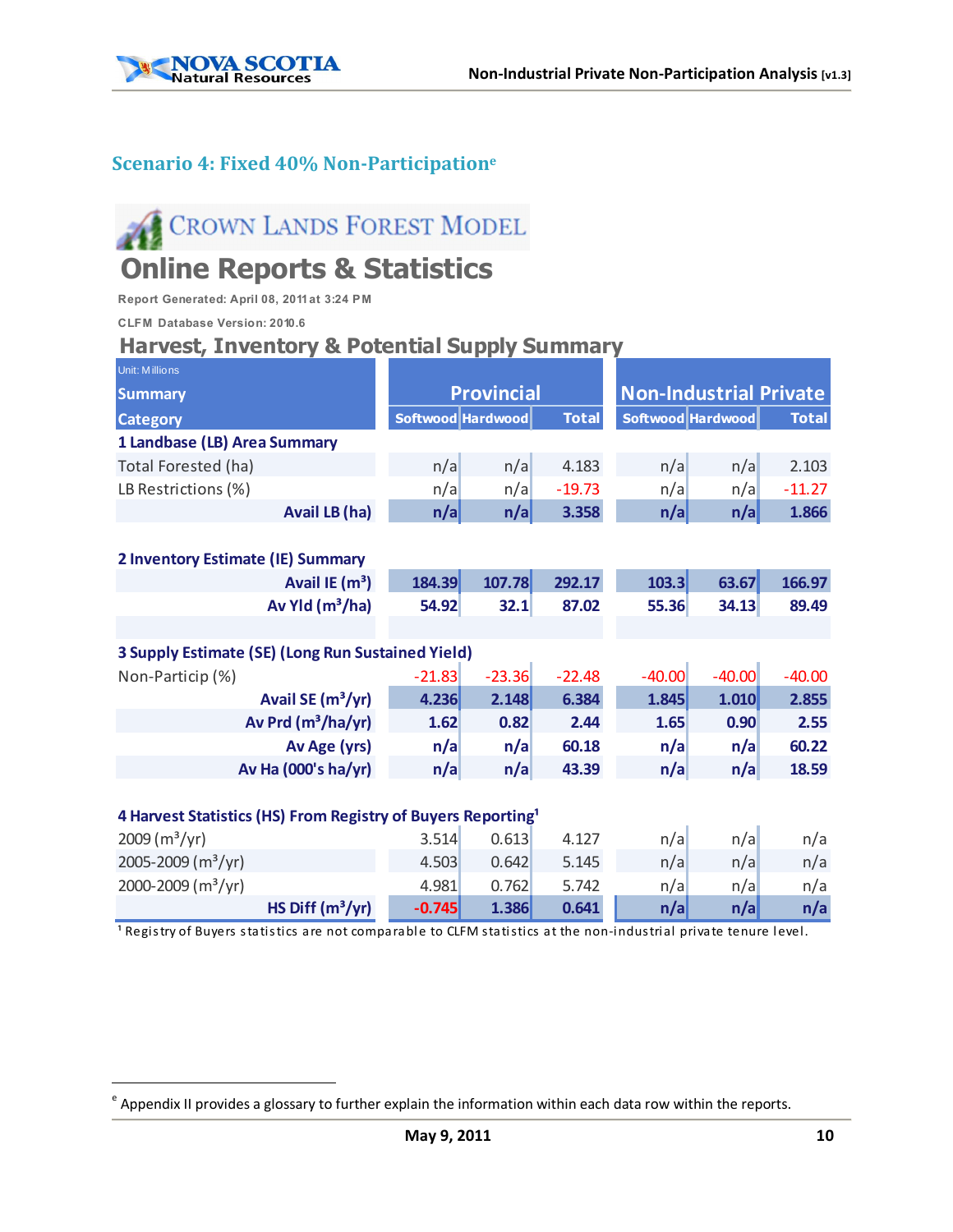

### **Appendix II. Supply Summary Table Glossary**



## **Online Reports & Statistics**

### **Glossary for Harvest, Inventory & Potential Supply Summary Table**

| <b>Unit: Millions</b>                                       |                                                                                                                                                                                                                                                     |
|-------------------------------------------------------------|-----------------------------------------------------------------------------------------------------------------------------------------------------------------------------------------------------------------------------------------------------|
| <b>Summary</b>                                              |                                                                                                                                                                                                                                                     |
| <b>Category</b>                                             | <b>Description</b>                                                                                                                                                                                                                                  |
| 1 Landbase (LB) Area Summary                                |                                                                                                                                                                                                                                                     |
| Total Forested (ha)                                         | Total forested area in millions of ha                                                                                                                                                                                                               |
| LB Restrictions (%)                                         | Percentage of forested area designated as unavailable for conventional harvest planning based on<br>various policy and operational factors (i.e. protected areas, water coarse buffers, steep slopes, IRM-<br>C3, oldgrowth, etc.)                  |
| Avail LB (ha)                                               | Forested area considered available for conventional forest management planning (after policy and<br>operational restrictions are applied (i.e. protected areas, water coarse buffers, steep slopes, IRM-<br>C3, oldgrowth, etc.)) in millions of ha |
|                                                             |                                                                                                                                                                                                                                                     |
| 2 Inventory Estimate (IE) Summary                           |                                                                                                                                                                                                                                                     |
| Avail IE $(m^3)$                                            | Estimated available inventory following policy and management related adjustments in millions of<br>m <sup>3</sup>                                                                                                                                  |
| Av Yld $(m^3/ha)$                                           | Estimated average yield of available inventory per unit area of working landbase                                                                                                                                                                    |
|                                                             |                                                                                                                                                                                                                                                     |
| 3 Supply Estimate (SE) (Long Run Sustained Yield)           |                                                                                                                                                                                                                                                     |
| Non-Particip (%)                                            | Supply is adjusted for anticipated levels of non-industrial private non-participation                                                                                                                                                               |
| Avail SE (m <sup>3</sup> /yr)                               | Estimated available sustainable supply following policy and management related adjustments in<br>millions of $m^3/yr$                                                                                                                               |
| Av Prd $(m^3/ha/yr)$                                        | Estimated average productivity level of forest per unit area of working landbase (adjusted for non-<br>participation)                                                                                                                               |
| Av Age (yrs)                                                | Estimated average rotation age at time of harvest in years                                                                                                                                                                                          |
| Av Ha (000's ha/yr)                                         | Estimated average amount of area harvested annually in thousands of ha                                                                                                                                                                              |
|                                                             |                                                                                                                                                                                                                                                     |
| 4 Harvest Statistics (HS) From Registry of Buyers Reporting |                                                                                                                                                                                                                                                     |
| $2009 (m^3/yr)$                                             | Most recent years reported harvest statistics in millions of $m^3$ /yr                                                                                                                                                                              |

| HS Diff $(m^3/yr)$                 | Difference between the potential supply estimate and the 10-year average harvest level from<br>provincial harvest statistics (source: Registry of Buyers Annual Reports) in millions of m <sup>3</sup> /yr |
|------------------------------------|------------------------------------------------------------------------------------------------------------------------------------------------------------------------------------------------------------|
| $2000 - 2009$ (m <sup>3</sup> /yr) | 10-year average of annual reported harvest statistics in millions of $m^3/yr$                                                                                                                              |
| 2005-2009 ( $m^3/yr$ )             | 5-year average of annual reported harvest statistics in millions of $m^3/yr$                                                                                                                               |
| 2009 (m <sup>3</sup> /yr)          | <u>INTOSET COCHE YOURS FOROI LOU HUI VOSE SEULISCIOS IN HIIIIIOHS OF HIT / YF</u>                                                                                                                          |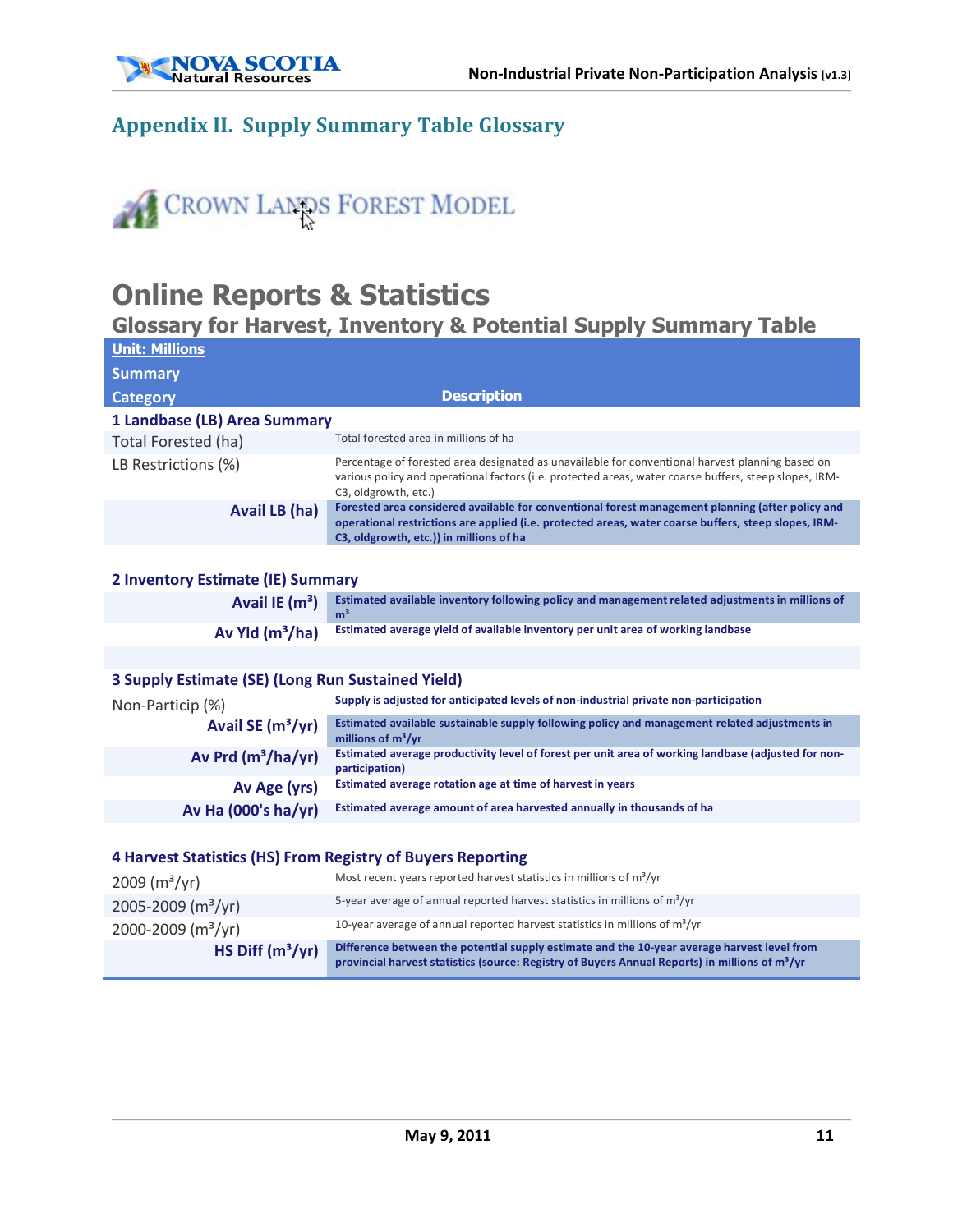

## **Appendix III. Supply Report Summary**

#### **Summary/Description of Analysis:**

This analysis procedure is designed to provide strategic forest level information relevant to policy design and impact assessment. This analysis provides integrated information on:

- 1) Area and Yield Statistics
- 2) Potential Supply Estimates
- 3) Actual Reported Harvest Statistics

This preliminary analysis of the impacts of policy in relation to potential supply and actual harvest statistics is based on the latest version of the Crown Lands Forest Model (CLFM v2010.6).

#### **Landbase**

The analysis begins with a quantification of the forest area that is compatible with the objective of supplying fiber. In CLFM terminology this portion of the landbase is referred to as the working landbase. The working landbase is the proportion of the forested landbase considered available for conventional forest management planning after policy and operational restrictions are applied (i.e. protected areas, water coarse buffers, steep slopes, IRM-C3, oldgrowth, etc.).

#### **Growth Estimate**

The second component of the analysis is the estimation of current and future yields across the forest. This analysis utilized the base CLFM natural and managed stand growth forecasts as of July 2010. For natural stands the system uses age-based empirical growth forecasts that are derived from the NS inventory Permanent Sample Plot (PSP) data. Plantation forecasts come from the NS Growth and Yield (GnY) Model which is based on separate research PSP data collected from forest management treatments across NS. The GnY model is also used to forecast the natural stand growth response for the precommercial thinning, commercial thinning and selection harvest treatments.

#### **Supply Estimate**

The third component was estimating potential supply given the available area and projected yields. For this analysis a relatively simple estimation approach was chosen to gain preliminary insight in a timely fashion, with the understanding that more refinement will come with more focused analysis projects. This step is typically carried out in a forest projection model (The CLFM is designed to work with the Remsoft forest planning environment) yet this analysis uses some basic techniques to estimate supply independently of a full scale projection analysis.

This supply estimate is based on a combination of two independent techniques for estimating supply. Long Run Sustainable Yield ([LRSY\)](http://safnet.dreamhosters.com/dict/term/long-term_sustained_yield) also sometimes referred to as Long Term Sustained Yield is the theoretical estimates of a maximum sustainable supply attainable once a regulated forest state has been achieved and all stands are harvested at an optimal mean annual increment (MAI) or rotation age. The LRSY calculation ignores the current condition of the forest yet by using the [Von Mantels calculation](http://books.google.ca/books?id=XXbE7KJHN1kC&pg=PA219&lpg=PA219&dq=von+mantel+growing+stock&source=bl&ots=5s7vRGkafF&sig=YtHKW1v6ATlPthSY3BsfP0VkasY&hl=en&ei=3ozkSZuiLZPflQfgmaTgDg&sa=X&oi=book_result&ct=result&resnum=3) the LRSY is adjusted for current state of the inventory. Several of the key weaknesses in this estimation method is the absence of consideration for potential future shifts in forest productivity, tradeoffs associated with other non-forest values, as well as economics, product markets, all of which need to be considered when interpreting the results. Future forest planning will ultimately address these issues in the design of long-term management plans.